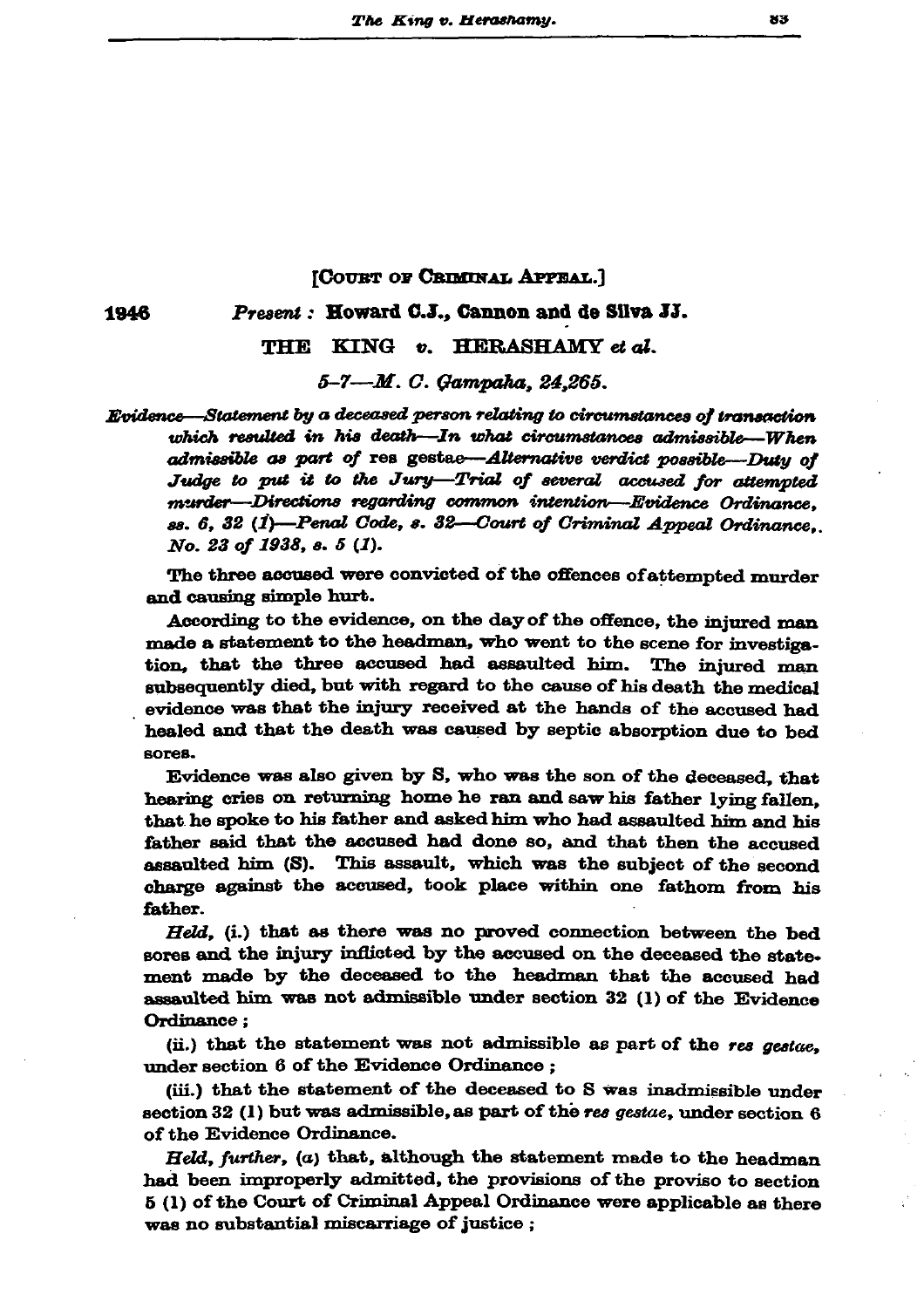(b) that as the trial Judge had suggested that the accused or any one or more of them might, by reason of self-induced intoxication. have been incapable of forming a murderous intention he should have invited the attention of the Jury to the possible verdict of a lesser offence than attempted murder;

(c) that, in view of certain confusion in a passage in the summing-up. it should have been made clear to the Jury that to convict all of the accused of the offence of attempted murder each one of them at the time of the assault was actuated by a common intention not merely to beat the deceased, but to cause his death or such bodily injuries as were likley to cause his death.

PPEALS from certain convictions by the Commissioner of Assize and Jury.

S. C. E. Rodrigo, for the 1st accused, appellant.

2nd accused, appellant, in person.

M. M. Kumarakulasinghum, for the 3rd accused, appellant.

H. H. Basnayake, Acting Attorney-General (with him D. Jansze, C.C.) for the Crown, respondent.

Cur. adv. vult.

February 25, 1946. Howarn C.J.-

The accused appeal from their convictions by the Commissioner of Assize and Jury of the offences of attempted murder and causing simple hurt. After conviction each of them was sentenced to seven years' rigorous imprisonment on the first count and one year's rigorous imprisonment on the second count, the sentences to run concurrently. Three grounds of appeal have been taken by Counsel for the appellants as follows :-

- (a) That the statement made by Godaudage Sedris Naide to D. S. Jayawardene was hearsay and inadmissible in evidence. That in consequence of the admission of this evidence there had been a substantial miscarriage of justice and the conviction cannot be allowed to stand:
- $(b)$  That the Commissioner failed to invite the attention of the Jury to the possible verdicts of attempted culpable homicide and grievous hurt:
- (c) That the Commissioner failed to invite the attention of the Jury as to whether the appellants had a common intention to kill Godaudage Sedris Naide.

With regard to  $(a)$  it would appear from the evidence that D. S. Jayawardene, the Headman of Kalukondayawa, about 12 noon on July 3, 1944, the day of the offence received a complaint from one Richard, a witness for the Crown. After recording this complaint the Headman proceeded to the scene where he found G. S. Naide lying injured on a messa in his own house. The Headman spoke to him and he said that the throe appellants assaulted him. G. S. Naide was admitted to the General Hospital the same day suffering from a fracture of the parietal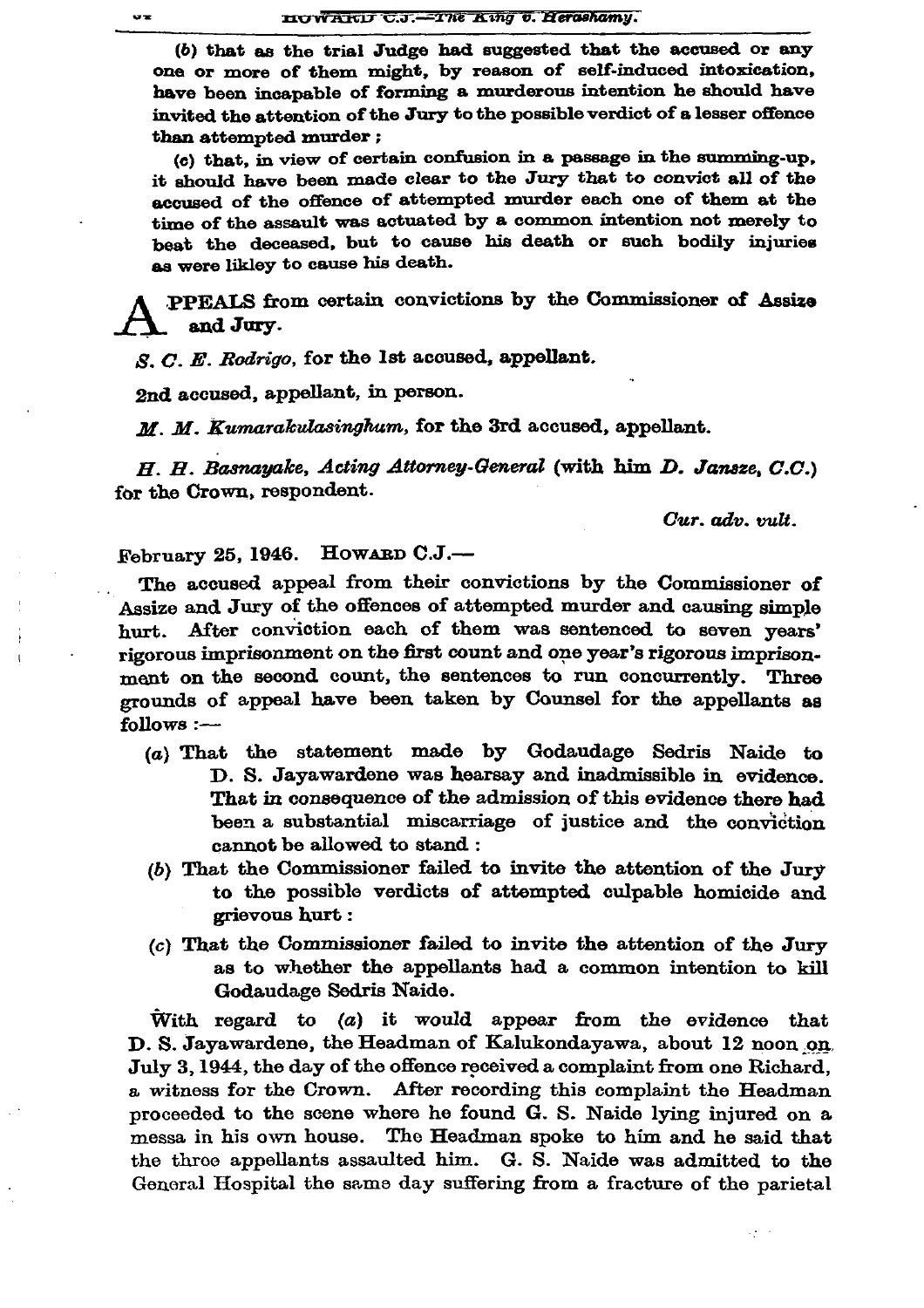bone. He was at the General Hospital until July 18 when he was transferred to the Angoda Hospital. He stayed at Angoda till September 14, 1944, when he was discharged. On September 24, 1944, he was admitted to the General Hospital, Colombo, suffering from bed sores. He died at 5.30 A.M. on October 23, 1944. With regard to the cause of his death Dr. S. Thurairetnam says that he was unable to trace the exact cause of G. S. Naide's death, that he had an old depressed fracture that the fracture had healed and that he did not die of that injury. Dr. Sinnadurai, the Judicial Medical Officer, held the post-mortem examination and he was of opinion that G. S. Naide's death was due to sentic absorption due to bed sores. In his charge to the Jury the learned Commissioner stated as follows :-

"There is another line of evidence, but most unintelligently the Police fail to have Sedris' statement recorded while he was alive, in the proceedings of this case. It is a deplorable example of officiousness. There are two people to whom Sedris made statements. He made his first statement to his son, Subaneris, when Subaneris went up to him when he came back from the headman and ran up to his father. and he said these three men hit him, naming the three accused. Again when the Headman went to the spot he spoke to the injured man and the injured man said it was these three accused. That evidence appears to be hearsay evidence and therefore inadmissible, but that is not so. Those were statements made by a man now dead regarding the circumstances relating to his death, and that is a matter that is admissible."

In the course of the argument we have been referred to sections 32 and 6 of the Evidence Ordinance (Cap. 11). The first part of section 32 is worded as follows :-

"Statements, written or verbal, of relevant facts made by a person who is dead, or who cannot be found, or who has become incapable of giving evidence, or whose attendance cannot be procured without an amount of delay or expense, which under the circumstances of the case, appears to the Court unreasonable, are themselves relevant facts in the following cases :--

(1) When the statement is made by a person as to the cause of his death, or as to any of the circumstances of the transaction which resulted in his death, in cases in which the cause of that person's death comes into question."

It is contended by Counsel for the appellants that, as the death of G. S. Naide had, according to the medical testimony, no connection with the injury he stated he had received at the hands of the appellants, it was not a "statement made by a person as to the cause of his death or as to any of the circumstances of the transaction which resulted in his death, in a case in which the cause of that person's death comes into question." The acting Attorney-General has contended that the bed sores from which G. S. Naide died were the result of his having to lie in bed consequent on the injuries he received on July 3 and hence the injuries so received were the primary cause of his death. We do not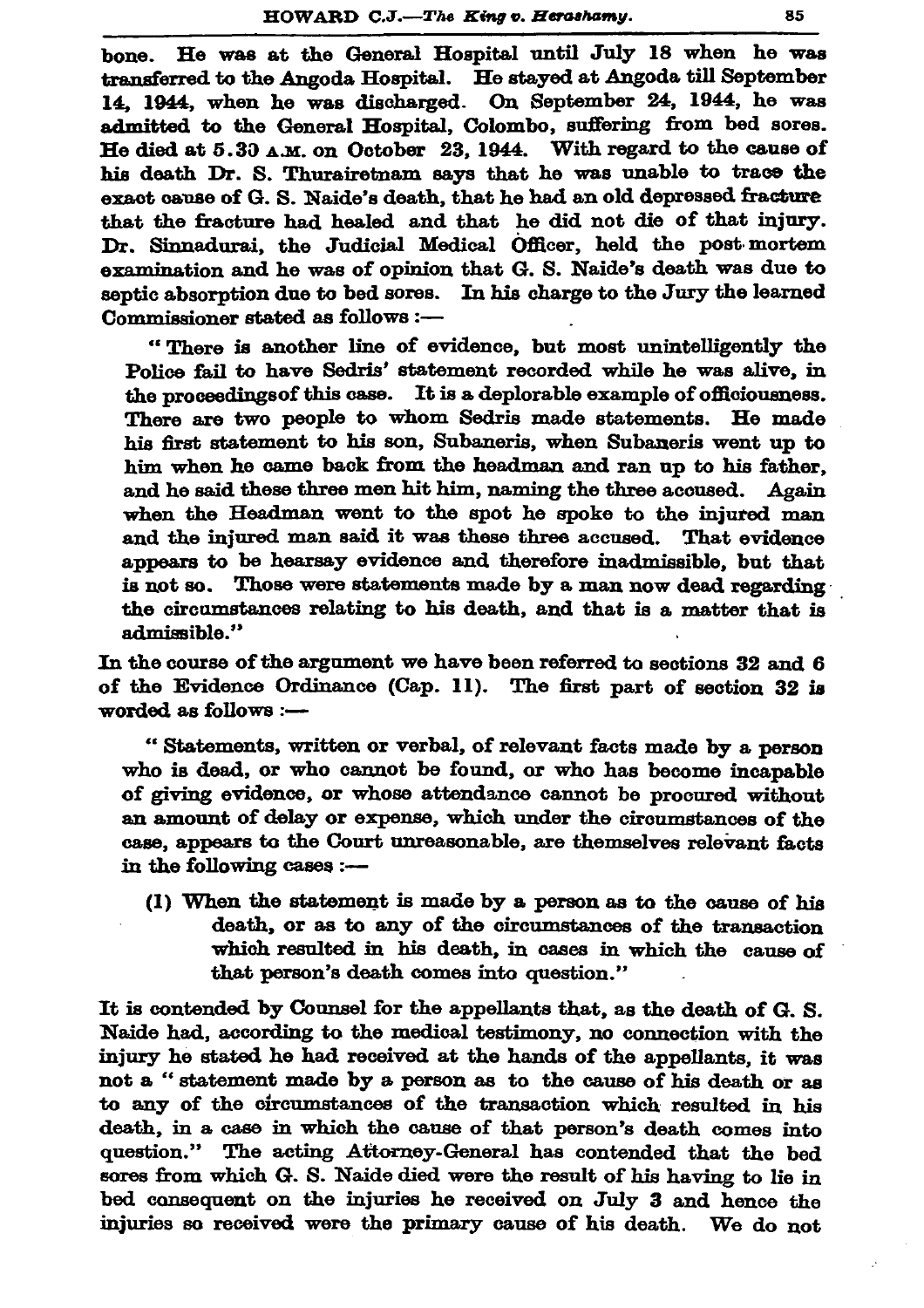think this argument is tenable. The connection between the bed sores and the lying in bed consequent on the injuries received on July 3 was not proved and even if proved, the connection would be too remote to make the statement relevant. The cases of The King v. Samarakoon Banda<sup>1</sup> and Nga Ba Min v. Emperor<sup>2</sup> cited by the Attorney-General are not in our opinion in point. In the Ceylon case it was held that the dying declaration of B was admissible under section 32 (1) in a case where the accused was charged with the murder of A in the course of which he inflicted fatal injuries on B. The statement by B gave the circumstances in which he met with his death and which also brought A to the scene. This statement related to a circumstance of the transaction which resulted in B's death and was therefore admissible. In the Rangoon case the deceased died from abscess of the brain as the result of injuries, received in the course of a robbery at her house, becoming septic. It was held that a statement of the deceased before her death regarding the circumstances of the robbery was relevant under section 32 (1) even though death was caused remotely by the wounds received at the robbery. In his judgment in this case Dunkley J. distinguished the facts from those in *Imperatrix v. Rudra*<sup>3</sup>. In that case a person who received wounds during a dacoity made a statement before death. The medical evidence was that this person died of pneumonia aggravated by a stab wound, but there was no evidence as to how the pneumonia was aggravated by the stab and no explanation as to how the opinion was formed that the pneumonia was aggravated by the injury. In these circumstances it was held that the statement should not have been admitted. In the present case as there is no proved connection between the bed sores and the fracture the facts are more in line with the Bombay than the Rangoon case. In our opinion, therefore, the statement was not admissible under section 32.

The Attorney-General, however, further contends that if not admissible under section 32 (1) the statement was admissible under section 6. This section is worded as follows :-

" Facts which though not in issue are so connected with a fact in issue as to form part of the same transaction are relevant, whether they occurred at the same time and place or at different times and places."

In regard to this contention our attention was invited to the case of the Queen v. Appuhamy<sup>+</sup>. The facts in that case were that a Police Constable coming to the spot found the deceased lying on the road with a fractured skull which, according to the medical evidence, was the result of a blow or fall. In reply to the Constable the deceased said "Appuhamy assaulted me." It was held that this statement is, as part of the res gestae, admissible in evidence in support of the contention that the injury the deceased had received was the result of an assault and not of a fall. It is, however, clear from a perusal of a report of this case that the Court was of opinion that the name of the assailant should not have been admitted in evidence, and that the statement as to the assault was admitted as part of the

<sup>1</sup> 44 N.L.R. 169. <sup>2</sup> (1935) A. I. R. (Rangoon,) 418. <sup>3</sup> (1901) 25 Bombay 45.  $*$  1 S, C. R. 59.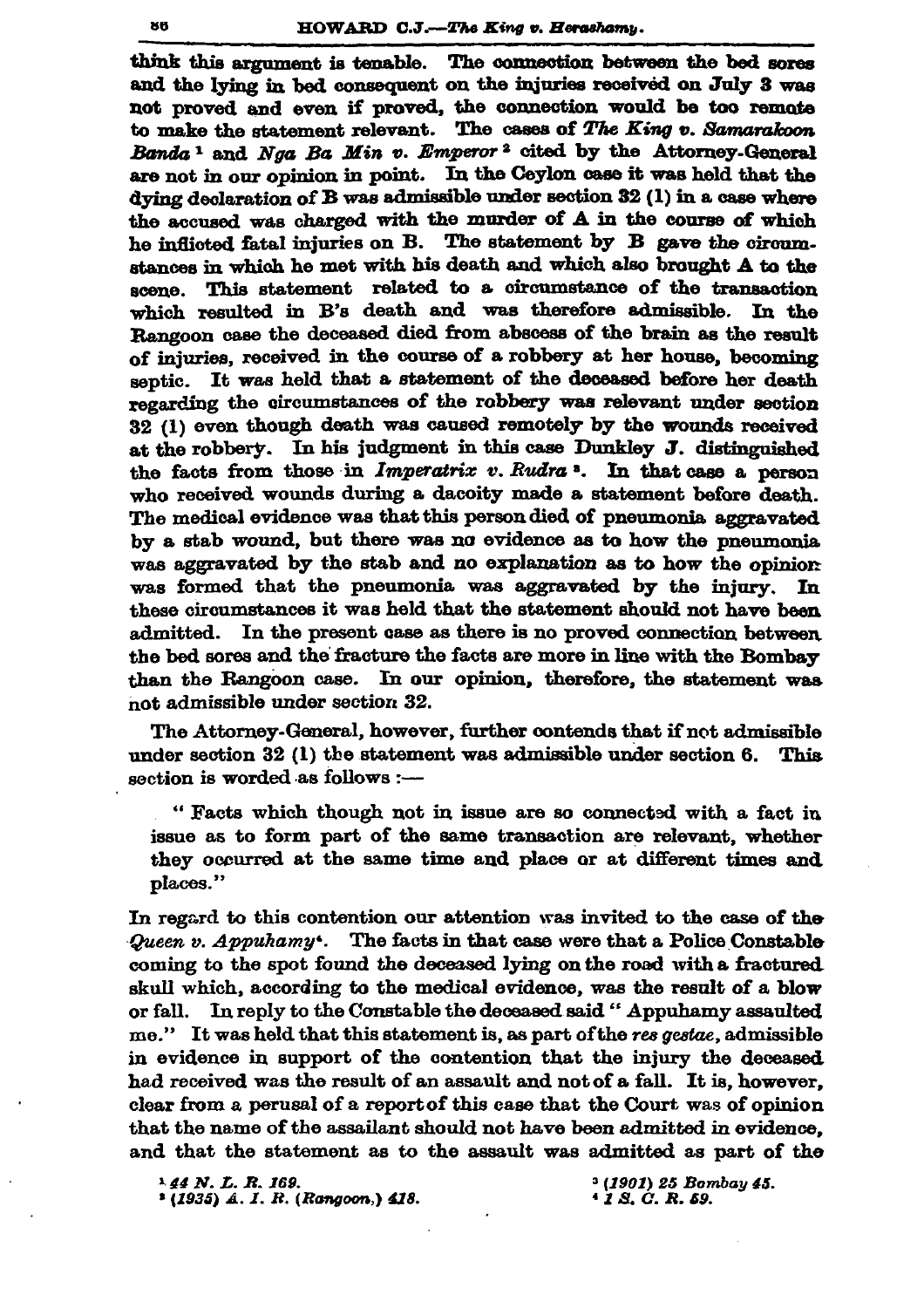res gestae because it was a charge of assault laid by the deceased. We do not think that the statement made to the Headman by G. S. Naide formed part of the res gestae.

A further point has arisen with regard to the evidence of Subaneris. the son of G. S. Naide. He states that hearing cries on returning home, he ran and saw his father lying fallen. He spoke to his father and asked him who had assaulted him and his father said that Herath, Sethan and Themis had done so. Then Herath came to him and said "I will tell you who assaulted him" and gave him a blow on the head. Then Sethan struck him with a club on the head and Themis struck him on the back of the head. This assault, which was the subject of the second charge against the three accused, took place within one fathom from his father. It was maintained by Counsel for the appellants that the statement of G.S. Naide to Subaneris was inadmissible. We think it was inadmissible under section  $32$  (1), but was admissible as part of the res gestae under section 6 of the Evidence Ordinance.

The Attorney-General has called in aid the provise to section  $5(1)$ of the Criminal Appeal Ordinance and contended that even if the statement to the Headman was inadmissible, there has been no miscarriage of justice, inasmuch as on the evidence it cannot be said that the Jury could or would have arrived at any other verdict. It this connection our attention was invited to the case of  $R. v.$  Haddy<sup>1</sup>. In this case the proviso to section 4 (1) of the Criminal Appeal Act, 1907, was considered. This proviso is worded similarly to the proviso to our section.

The Court of Criminal Appeal held that, upon the true construction of the proviso to the section, the Court is entitled to give effect to the proviso if it is satisfied that no reasonable Jury, properly directed, would or could have given any other verdict than that which was in fact given and no substantial injustice has been done. The Attorney-General contends that having regard to the evidence of Ensa, Subaneris, Sarohamy and Richard no reasonable Jury could have arrived at any other verdict. Sarohamy is a witness who went back on the statement she made to the Magistrate and Crown Counsel was allowed to treat her as hostile. Her testimony was so full of contradictions that no reasonable Jury could place any reliance on it. The case therefore depended on the view the Jury formed of the testimony of Ensa, Subaneris and Richard. The first accused went into the witness box and denied that he took any part in the assault. Neither the second nor third accused tendered any evidence. It is unfortunate that the learned Commissioner in his charge to the Jury has somewhat emphasized the statement made by  $G. S.$ Naide to the Headman. But at the same time we do not think, having regard to the evidence of Ensa, Subaneris and Richard, and the fact that the 1st accused's alibi was unsupported and that no evidence was called by the other two accused any reasonable Jury would, if the statement of G. S. Naide to the Headman had not been admitted, have come to another conclusion. There has been, therefore, no substantial miscarriage of justice by reason of the admission of this statement.

<sup>&</sup>lt;sup>1</sup> (1944) I All England Reports 319.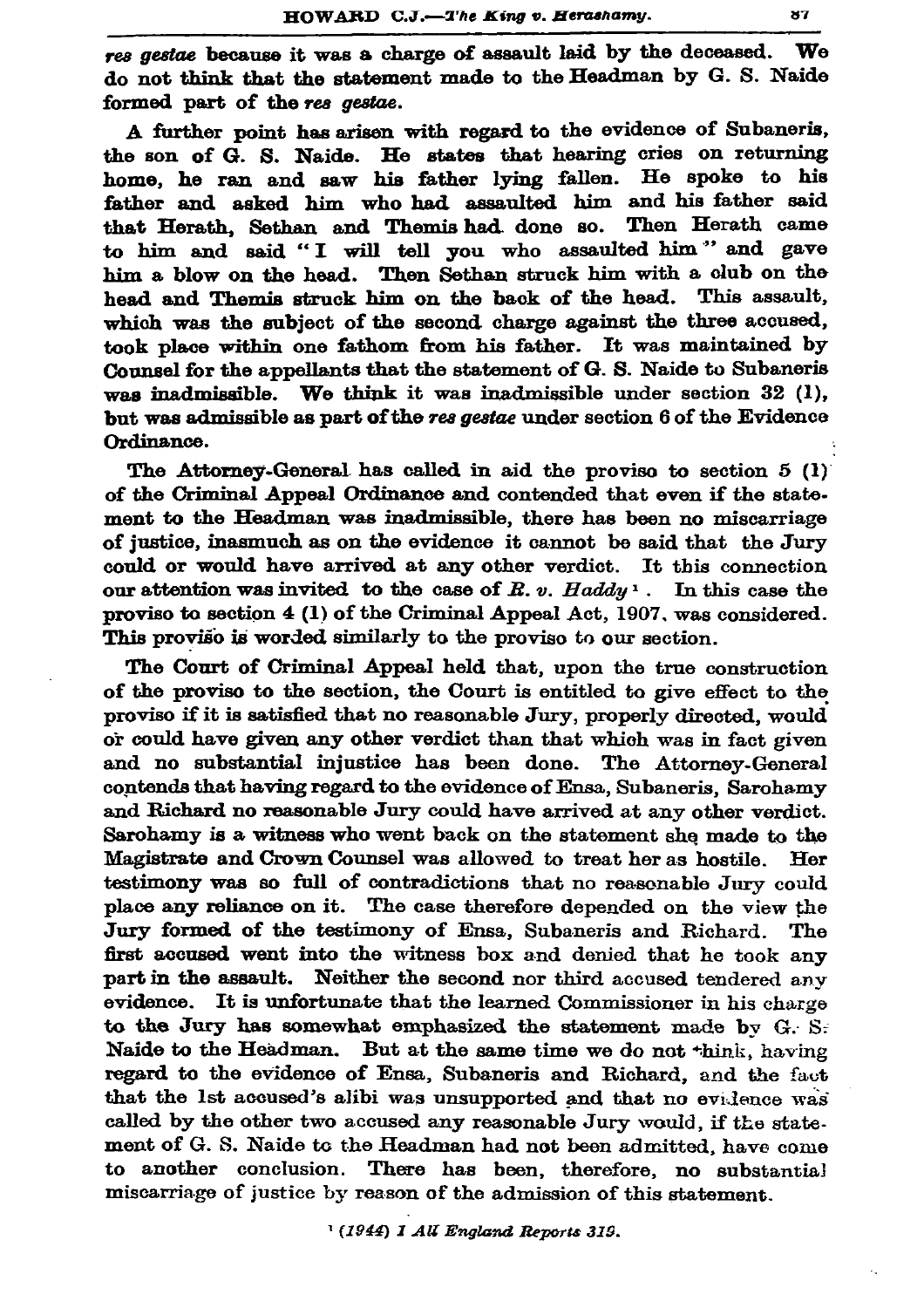With regard to (b), at page 23 of the charge to the Jury the learned Commissioner has suggested that the accused or any one or more of them may, by reason of self-induced intoxication, have been incapable of forming a murderous intention. In such circumstances the Jury were told that the offence was not attempted murder, but attempted culpable homicide not amounting to murder. But nowhere in the charge is there any reference to the fact that, if the Jury thought there was no murderous intention but merely knowledge that their acts were likely to cause death the offence was one only of attempted culpable homicide not amounting to murder. And again if knowledge was not established the offence was one of voluntarily causing grievous hurt. In fact on p. 22 of the charge the learned Commissioner told the Jury that if the prosecution failed to prove any of the ingredients indicated to them, it was their bounden duty to acquit the accused. The Jury were, therefore, given no option. They must either find the accused guilty of attempted murder or acquit them. We are of opinion that there was a basis for a finding on Count 1 of a lesser offence than attempted murder. Following The King v. Bellana Vitanage Eddin<sup>1</sup> the learned Commissioner should have put this alternative to the Jury.

With regard to  $(c)$  we think that the learned Commissioner's directions on Common Intention are open to criticism so far as the facts in the present case are concerned. At p. 15-16 of the charge the following passage occurs :-

"So, gentlemen, here if the evidence irresistibly leads you to the inference that those three accused on that day were armed, were present at the spot, and in pursuance of a common intention to give Sedris a beating and that when the son Subaneris came up, turn on him also in pursuance of the common intention, it matters not whose hand inflicted which blow. That is the law with regard to common intention.

Now, gentlemen, what has the prosecution to prove in this case? First of all, the prosecution must prove beyond reasonable doubt that on this day Sedris and Subaneris were assaulted ; secondly, they must prove beyond reasonable doubt that these three accused were present at the spot; they will next have to prove that the three accused were actuated by the common intention in the sense in which I have described it to you, and they will also have to prove that in pursuance of that common intention, murderous intention under Count 1, or, with the intention or knowledge under Count 2, they made an attack on the father and the son. If the prosecution succeed in establishing all these ingredients to your satisfaction beyond reasonable doubt, then the case for the prosecution would be proved. If not, the case for the prosecution will not be proved, and remember that on any point, if there is a reasonable doubt, you must give the accused the benefit of that reasonable doubt."

The learned Commissioner states that it does not matter who inflicted the blow if the evidence leads to the inference that the accused were armed, were present and in pursuance of a common intention to give G. S. Naide a beating, it matters not whose hand inflicted the blow.